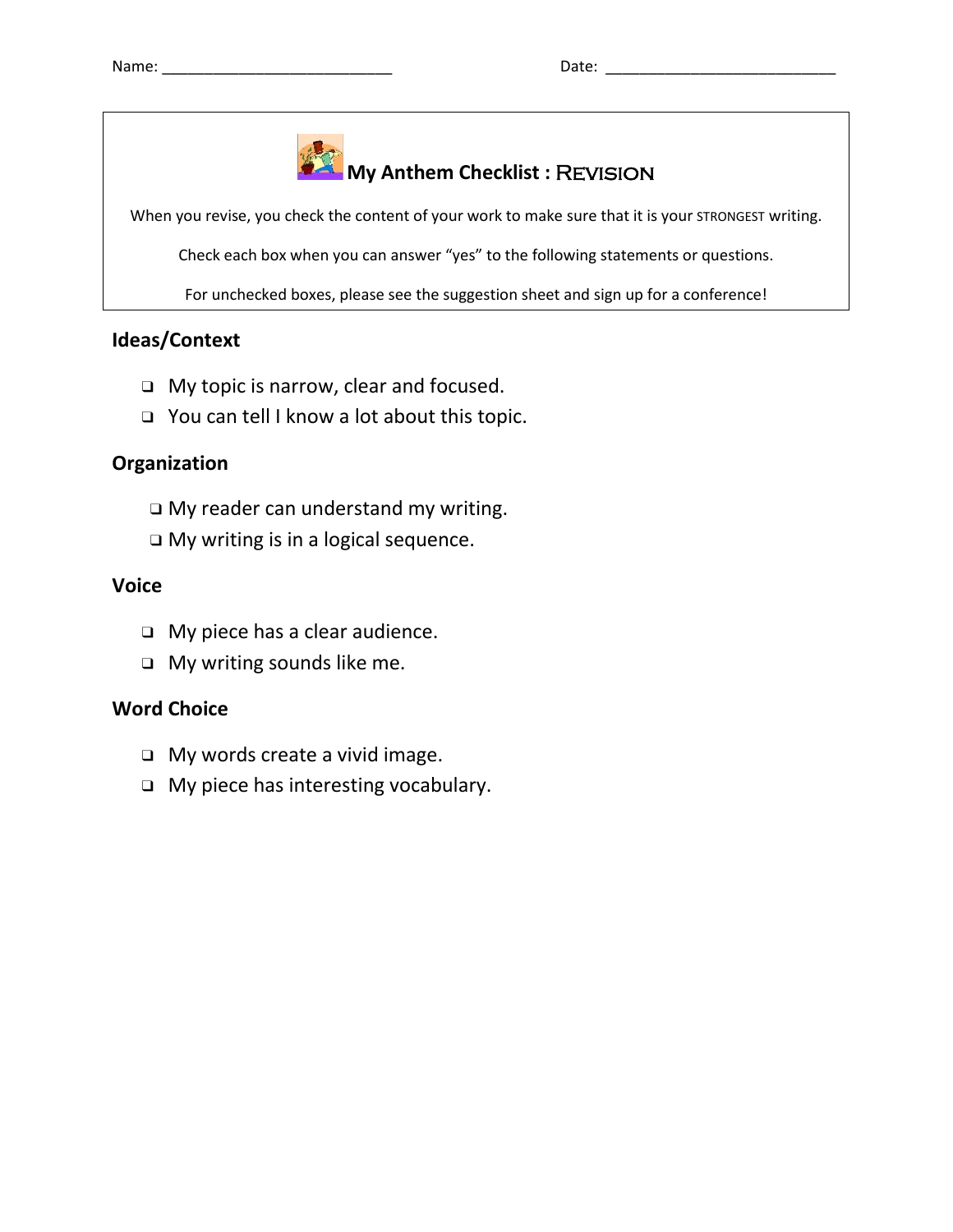

**My Anthem Checklist:** Revision Suggestions

| <b>Revision Area</b>                                                                                        | <b>Suggestion</b>                                                                                                                                                    |
|-------------------------------------------------------------------------------------------------------------|----------------------------------------------------------------------------------------------------------------------------------------------------------------------|
| Ideas/Context                                                                                               |                                                                                                                                                                      |
| $\Box$ My topic is narrow, clear and focused.<br>You can tell I know a lot about this<br><b>□</b><br>topic. | $\Box$ Zoom in. Add detail to clarify ideas.<br>Take away details that are unnecessary<br>or confusing.<br>$\Box$ Add more details.                                  |
| Organization                                                                                                |                                                                                                                                                                      |
| □ My reader can understand my writing.<br>My writing is in a logical sequence.<br>Q.                        | $\Box$ Read it to a friend and answer his/her<br>questions in writing.<br>$\Box$ Number events in the order they<br>happen. Cut it up and rearrange if<br>necessary. |
| <b>Voice</b>                                                                                                | Answer:                                                                                                                                                              |
| My piece has a clear audience.<br>❏                                                                         | $\Box$ Who is your reader? Write to him/her.                                                                                                                         |
| $\Box$ My writing sounds like me.                                                                           | Who are you as a writer? Write for you.<br>❏                                                                                                                         |
| <b>Word Choice</b><br>My words create a vivid image.<br>$\Box$                                              | Do you use your five senses?<br>Q.                                                                                                                                   |
| My piece has interesting vocabulary.<br>$\Box$                                                              | $\Box$ Use a thesaurus, dictionary or<br>adjective/adverb chart. Check<br>readability level.                                                                         |
| Notes:                                                                                                      |                                                                                                                                                                      |
|                                                                                                             |                                                                                                                                                                      |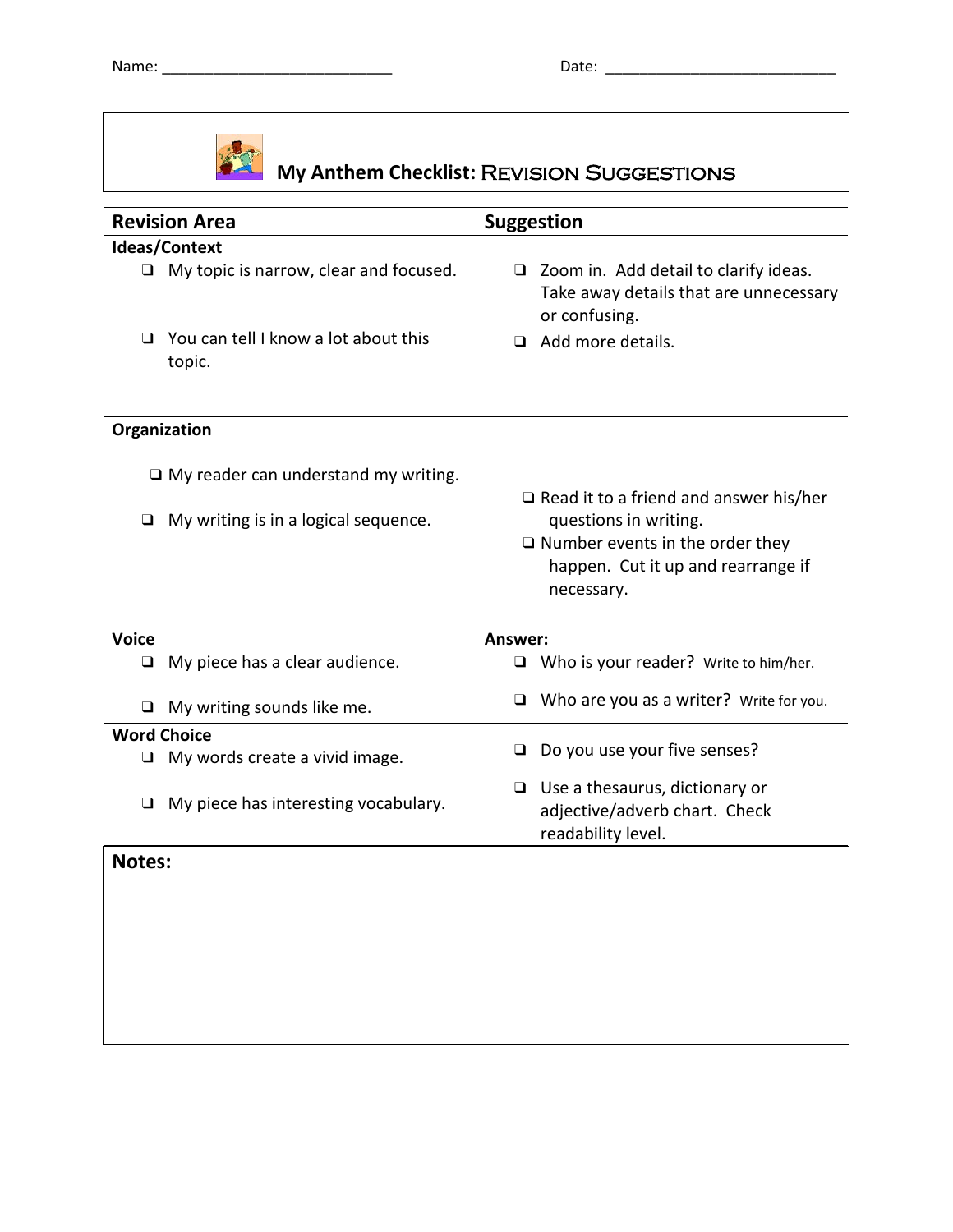# **My Anthem Checklist: EDITING**

When you edit, you check the **form** of your writing to be sure it is standard.

Check each box when you can answer "yes" to the following statements or questions.

For unchecked boxes, please see the suggestion sheet and sign up for a conference!



### **CAPITALS**

- ❑ \*Does my sentence begin with a capital letter?
- $\square$  Do all proper nouns begin with a capital letter?

#### **ORGANIZATION**

- $\Box$  Are all of the words in the correct order?
- ❑ When I read my sentence aloud, does it sound right?
- ❑ \*My work is neat and legible.

#### **PUNCTUATION**

- $\Box$  \*Do my sentences end correctly? (.!?)
- $\Box$  When I pause, do I use the correct mark? (, "":;)

#### **SPELLING**

- $\Box$  \*Are all of my priority words in standard spelling?
- □ Are all other words in standard spelling?

#### \*NO EXCUSES!



| Editing Area    | <b>Suggestion</b> |
|-----------------|-------------------|
| <b>CAPITALS</b> |                   |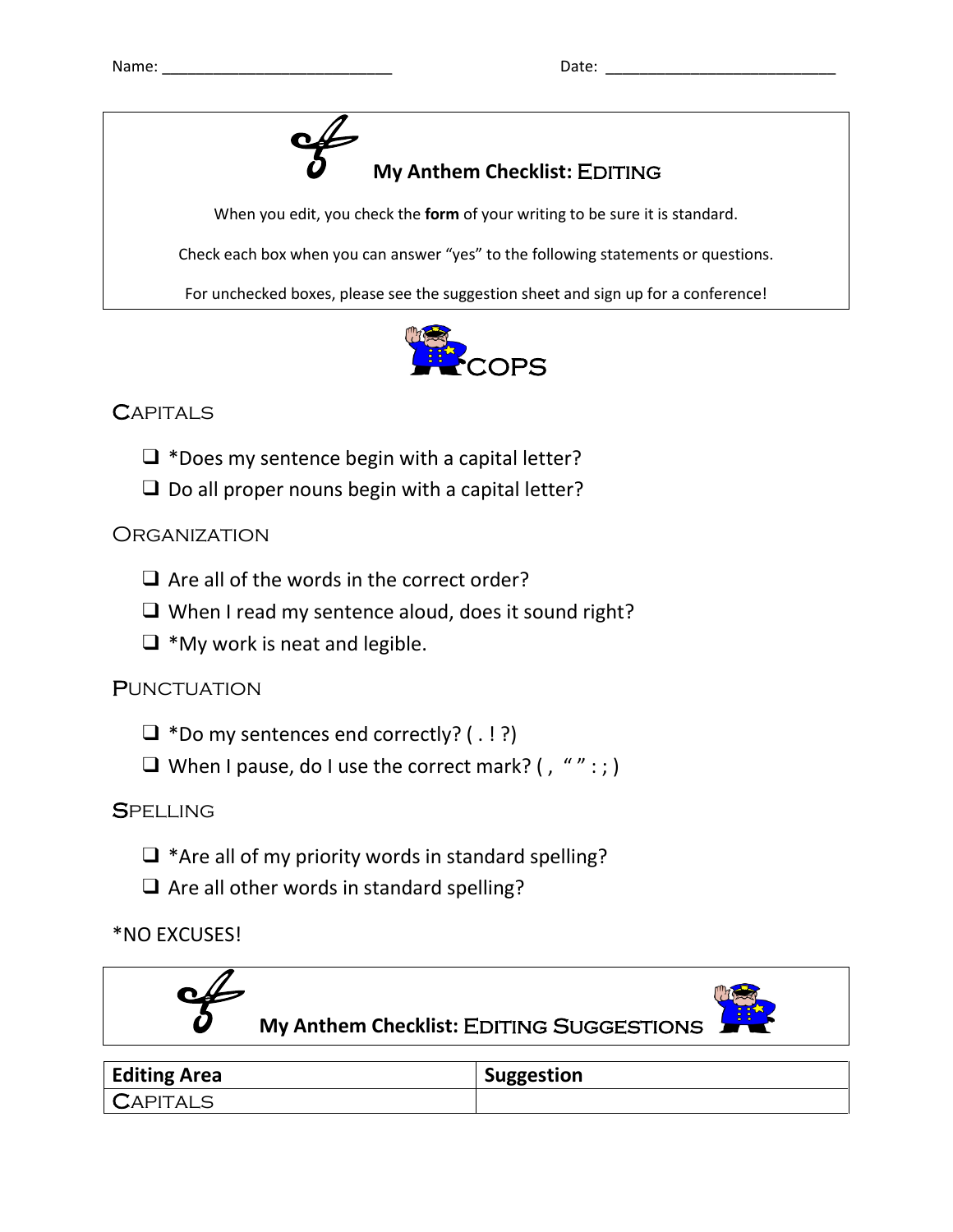| $\Box$ *Does my sentence begin with a<br>capital letter?<br>$\Box$ Do all proper nouns begin with a<br>capital letter?                                                 | Reread your piece. Capitalize any<br>$\Box$<br>words that begin a sentence.<br>Reread your pace. Capitalize any<br>$\Box$<br>names of people, places or things.                                                                                      |
|------------------------------------------------------------------------------------------------------------------------------------------------------------------------|------------------------------------------------------------------------------------------------------------------------------------------------------------------------------------------------------------------------------------------------------|
|                                                                                                                                                                        |                                                                                                                                                                                                                                                      |
| <b>ORGANIZATION</b><br>$\Box$ Are all of the words in the correct<br>order?<br>$\Box$ When I read my sentence aloud,                                                   | Read each sentence aloud to be sure it<br>◻<br>makes sense. If not, rearrange the words<br>or rewrite it.                                                                                                                                            |
| does it sound right?<br>$\Box$ I have indented each paragraph.<br>$\Box$ I have checked my work for run-<br>ons and fragments.<br>$\Box$ *My work is neat and legible. | Mark your paragraphs with the paragraph<br>Q<br>symbol. ¶<br>Be sure that your sentences are like<br>$\Box$<br>Goldilocks: not too long, not too short,<br>but just right!<br>Write or type NEATLY so that anyone can<br>□<br>read your lovely work! |
| <b>PUNCTUATION</b><br>$\Box$ *Do my sentences end correctly?<br>(. ! ?)<br>$\Box$ When I pause, do I use the<br>correct mark? $($ , "":;)                              | Reread to add any punctuation needed.<br>⊔                                                                                                                                                                                                           |
| <b>SPELLING</b><br>$\Box$ *Are all of my priority words in<br>standard spelling?<br>$\Box$ Are all other words in standard<br>spelling?                                | Check your priority word list.<br>u<br>Use the dictionary or spell check.<br>❏                                                                                                                                                                       |

\*NO EXCUSES = you should edit these BEFORE having a conference!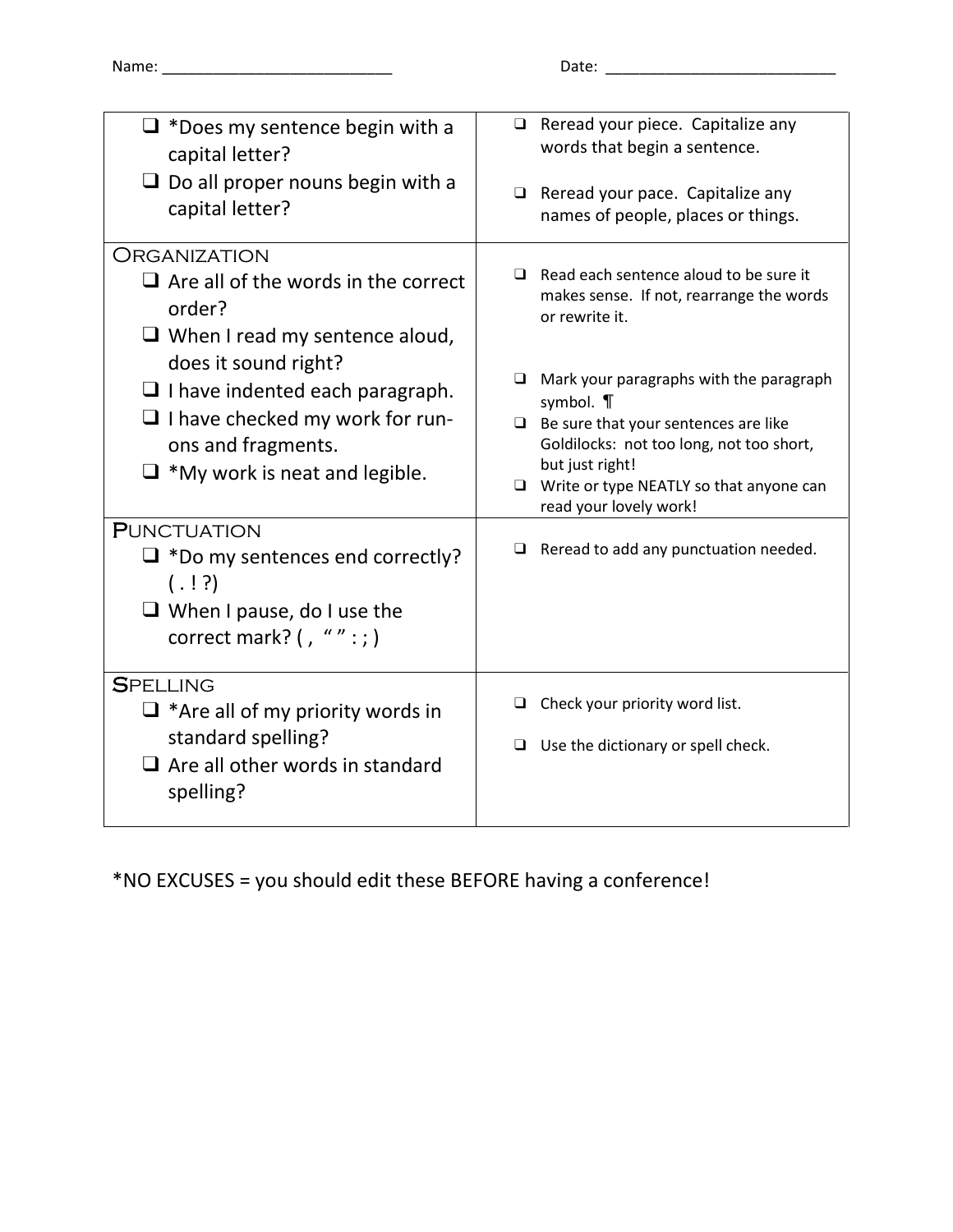

#### **My Anthem Checklist: PUBLISHING**

When you publish, you finish your piece knowing that the

**content (done when revising**) and **form (done when editing)** is as perfect as possible.

Check each box when you can answer "yes" to the following statements or questions.

For unchecked boxes, please see the suggestion sheet and sign up for a conference!

Does your piece have:

- ❑ A dedication?
- ❑ An Author's Note?
- ❑ Any illustrations?
- ❑ A cover page?
- ❑ A heading on each page?
- ❑ Page numbers in the footer of each page?

Is your piece:

- ❑ Typed neatly?
- ❑ Typed in 12, 14 or 16 point font?
- ❑ Typed in an easily read font?
- ❑ Free from visual distractions?
- ❑ Indented per paragraph?
- ❑ Typed with two skipped lines between each paragraph.

Did you:

- ❑ Conference with a peer after revising?
- ❑ Conference with a peer after editing?
- ❑ Conference with a teacher before publishing?

#### Are you:

- ❑ Proud of your work?
- ❑ Feeling accomplished as a writer?
- $\Box$  Ready to celebrate being a published author?
- ❑ Ready to start a new piece?

Conference Partner: \_\_\_\_\_\_\_\_\_\_\_\_\_\_\_\_\_\_\_\_\_\_\_\_\_\_\_\_\_\_\_\_\_\_\_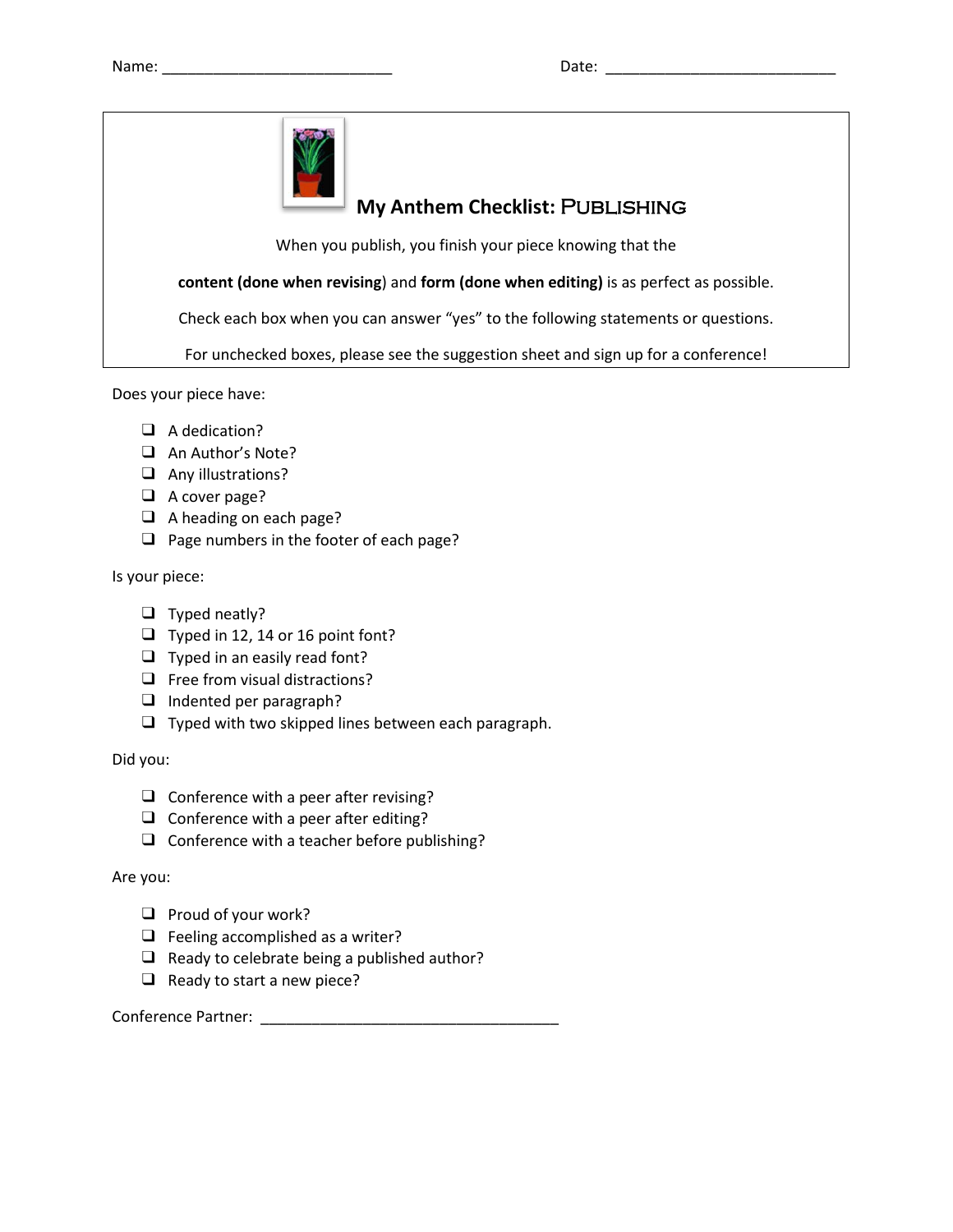| <b>Writing Conference</b>                                                     |          |  |
|-------------------------------------------------------------------------------|----------|--|
|                                                                               |          |  |
|                                                                               |          |  |
| <b>Conference Comments:</b>                                                   |          |  |
|                                                                               |          |  |
|                                                                               |          |  |
|                                                                               |          |  |
|                                                                               |          |  |
|                                                                               |          |  |
|                                                                               |          |  |
|                                                                               |          |  |
|                                                                               |          |  |
|                                                                               |          |  |
|                                                                               | because: |  |
| $\Box$ It needs more detail.                                                  |          |  |
| $\Box$ It is confusing/doesn't make sense.                                    |          |  |
| It could use better/different vocabulary words.<br>$\Box$                     |          |  |
| It is note interesting to read.<br>$\Box$                                     |          |  |
| It doesn't have a beginning, middle, and/or end (circle all that apply).<br>Ч |          |  |